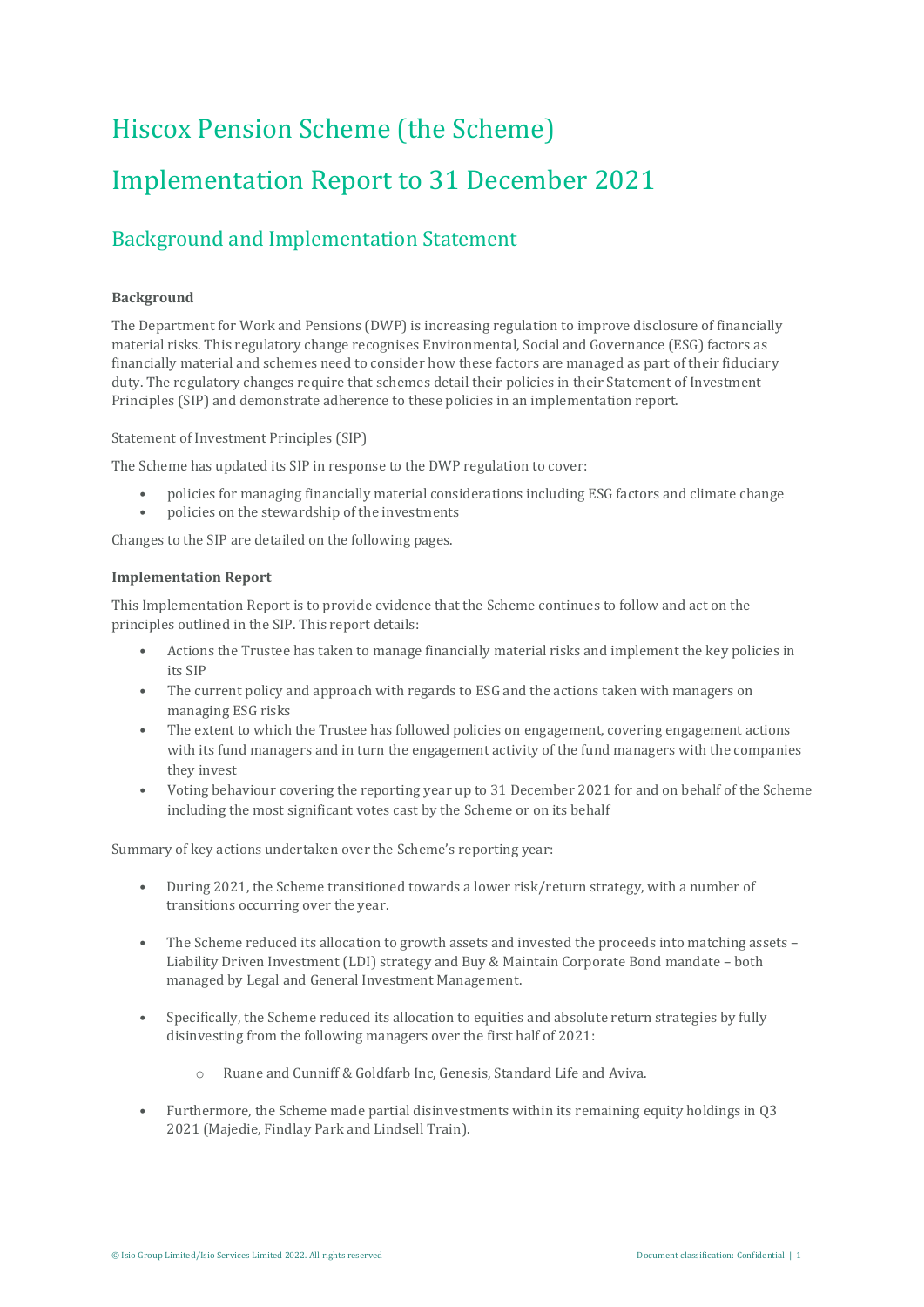- Within the Scheme's matching portfolio, the Scheme invested £60m of the proceeds from the growth assets into the LDI strategy and £40m of the proceeds into the Buy & Maintain mandate. These changes were implemented over Q2 & Q3 2021.
- The Scheme also completed the onboarding of the BlackRock Diversified Private Debt (DPD) mandate in Q3 2021, with a total agreed capital commitment of £20m. As at 31 December 2021, c.£6.9m has been called into the BlackRock DPD mandate with the remainder being invested in the BlackRock ETF portfolio whilst the remaining capital is fully drawn down.

#### **Implementation Statement**

This report demonstrates that the Trustee of the Hiscox Pension Scheme has adhered to its investment principles and its policies for managing financially material considerations including ESG factors and climate change.

Chairman, Hiscox Pension Trustees Ltd

15 March 2022

### Changes to the SIP

Whilst there have been no changes to the Scheme's SIP from a regulatory perspective, the following updates were made:

Changes to investment strategy

• The SIP has been updated to reflect the Scheme's lower risk/return investment strategy, which was implemented over the course of 2021. In particular, the Scheme's updated strategic asset allocation was reflected within the SIP and changes to the Scheme's underlying investment managers were also included.

Environment, Social & Governance ('ESG') Policy

• The Scheme's ESG Policy was included within the SIP, which formalises the Trustee's ESG beliefs and its policy on how ESG factors should be integrated in investment decision-making as part of the Scheme's wider approach to managing ESG risks.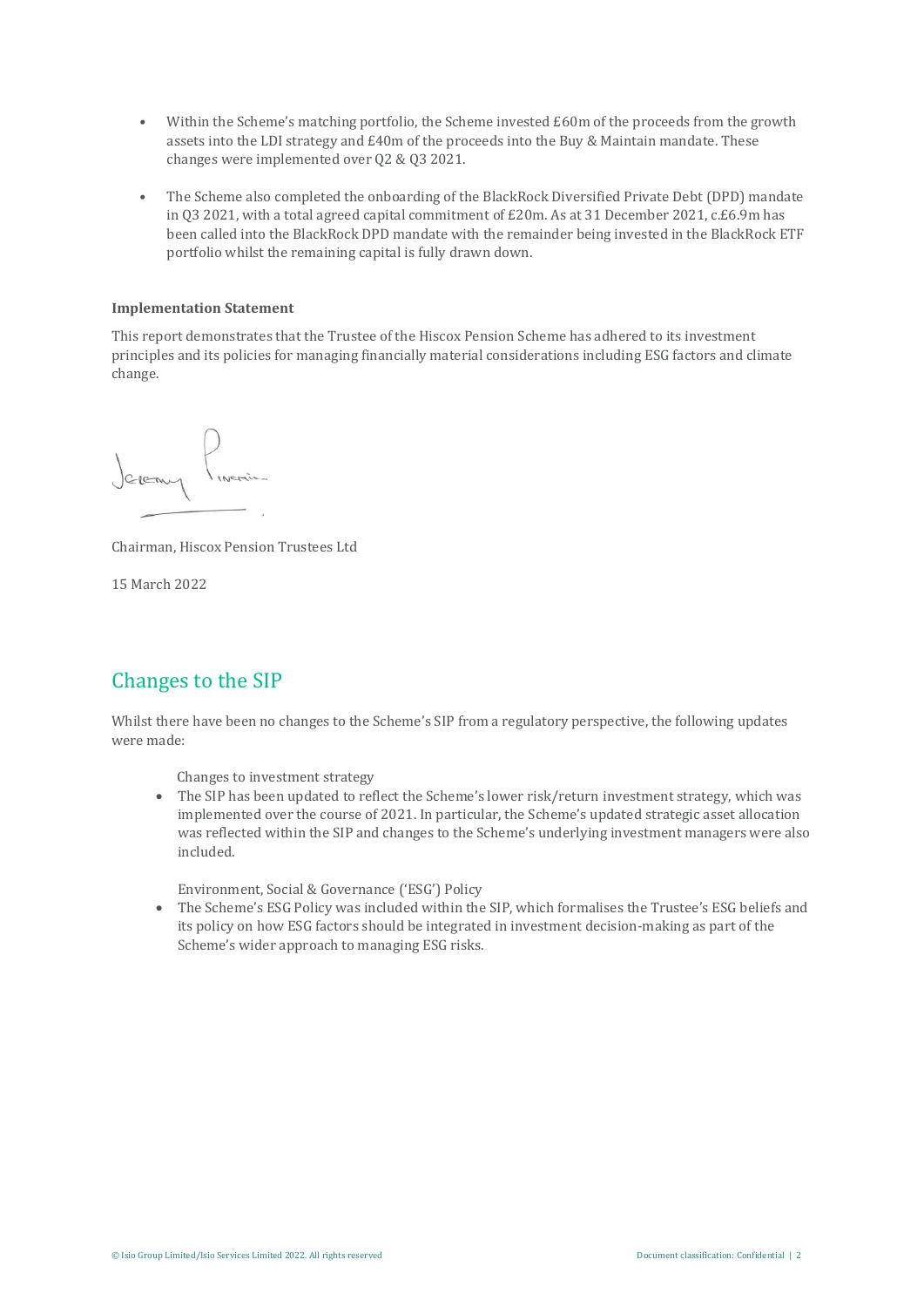### Current ESG policy and approach

#### ESG as a financially material risk

The SIP describes the Scheme's policy with regards to ESG as a financially material risk. The Scheme has agreed a more detailed ESG policy which describes how it monitors and engages with the investment managers regarding the ESG polices. This page details the Scheme's ESG policy.

| <b>Risk</b><br>Management | 1. ESG factors such as climate change are important for risk management and can<br>be financially material. Managing these risks forms part of the fiduciary duty of<br>the Trustee.                                                                                                                                                                                                             |
|---------------------------|--------------------------------------------------------------------------------------------------------------------------------------------------------------------------------------------------------------------------------------------------------------------------------------------------------------------------------------------------------------------------------------------------|
|                           | 2. The Trustee believes that ESG integration leads to better risk adjusted outcomes<br>and want a positive ESG tilt to the investment strategy.                                                                                                                                                                                                                                                  |
| Approach /<br>Framework   | 3. The Trustee wants to understand how asset managers integrate ESG within<br>their investment process and in their stewardship activities.                                                                                                                                                                                                                                                      |
|                           | 4. The Trustee believes that sectors aiming for positive social and environmental<br>impacts may outperform as countries transition to more sustainable economies.<br>Where possible the investment strategy will seek to allocate to these sectors.                                                                                                                                             |
|                           | 5. The Trustee will consider the ESG values and priority areas of the stakeholders<br>and sponsor and use these to set ESG targets.                                                                                                                                                                                                                                                              |
|                           | 6. The Trustee will aim to evolve and develop the current investment strategy with<br>the application of negative ESG screening through the adoption of an exclusion<br>list. The Trustee will look to apply this for segregated mandates and for pooled<br>mandates when applicable. The Trustee will share the Scheme's ESG policy and<br>request managers take it into account when possible. |
| Voting &<br>Engagement    | 7. ESG factors are relevant to all asset classes and, whether equity or debt<br>investments, managers have a responsibility to engage with companies on ESG<br>factors.                                                                                                                                                                                                                          |
|                           | 8. The Trustee believes that engaging with managers is more effective to initiate<br>change than divesting and so will seek to communicate key ESG actions to the<br>managers in the first instance.                                                                                                                                                                                             |
|                           | 9. The Trustee wants to understand the impact of voting & engagement activity<br>within their investment mandates.                                                                                                                                                                                                                                                                               |
|                           | 10. ESG discussions will form part of the overall agenda at the Trustee's annual<br>meetings with respective asset managers.                                                                                                                                                                                                                                                                     |
| Reporting &<br>Monitoring | 11. The Trustee will request for the Scheme's asset managers to report on broader<br>ESG metrics as reported by the Investment Consultants Sustainability Working<br>Group ('ICSWG').                                                                                                                                                                                                            |
|                           | 12. ESG factors are dynamic and continually evolving, therefore the Trustee will<br>receive training as required to develop their knowledge.                                                                                                                                                                                                                                                     |
|                           | 13. The Trustee will seek to monitor key ESG metrics within their investment<br>portfolio to understand the impact of their investments.                                                                                                                                                                                                                                                         |
| Collaboration             | 14. Asset managers should be actively engaging and collaborating with other<br>market participants to raise ESG investment standards and facilitate best<br>practices, as well as sign up and comply with common codes such as UNPRI and<br>TCFD.                                                                                                                                                |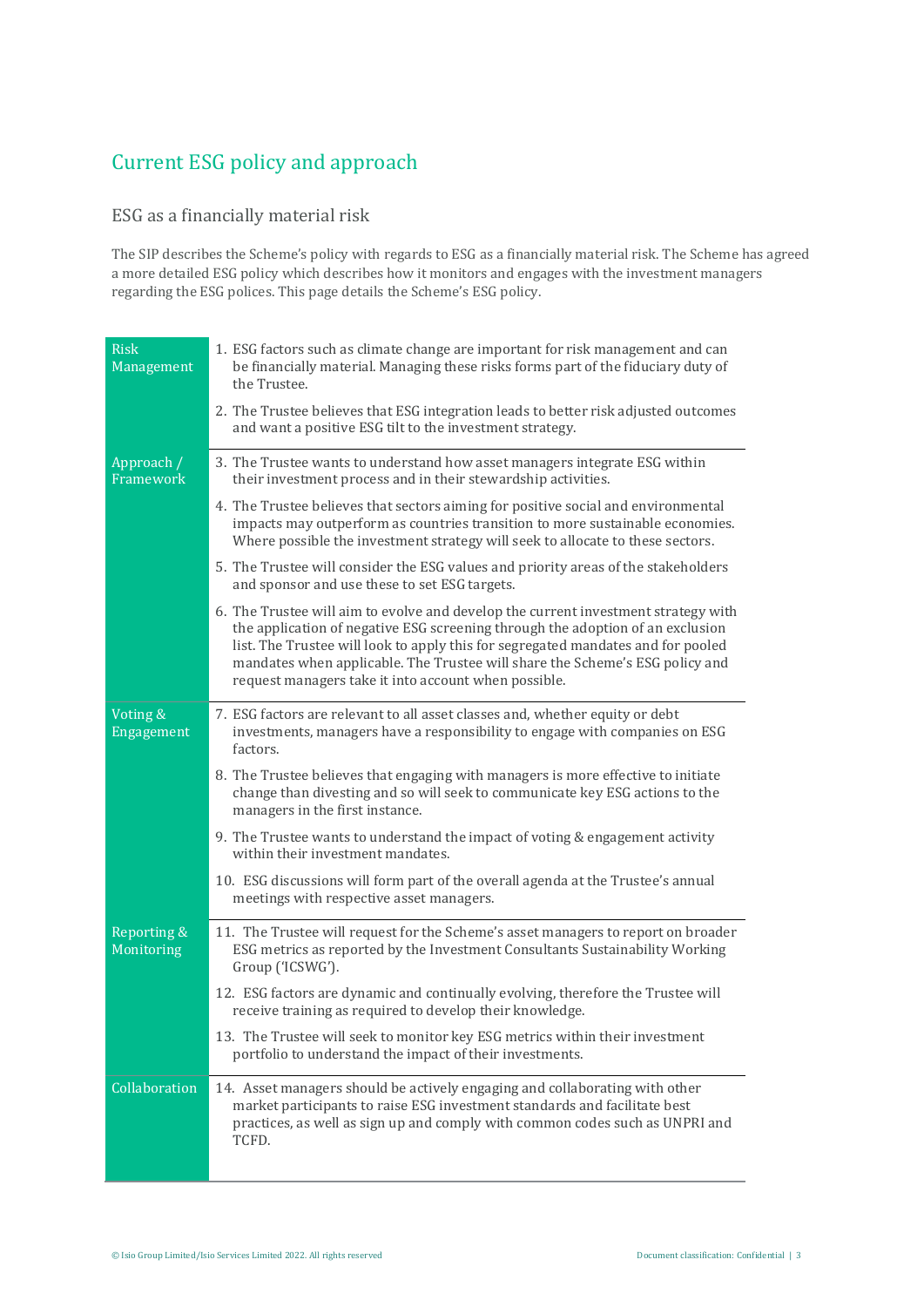#### Implementing the Scheme's ESG Policy

This page details how the Scheme's ESG policy is implemented. The below table outlines the areas which the Scheme's investment managers are assessed on when evaluating their ESG policies and engagements. The Trustee intends to review the Scheme's ESG policies and engagements periodically to ensure they remain fit for purpose.

| Areas for engagement                                                                             | Method for monitoring and<br>engagement                                                                                                              | Circumstances for additional<br>monitoring and engagement                                      |
|--------------------------------------------------------------------------------------------------|------------------------------------------------------------------------------------------------------------------------------------------------------|------------------------------------------------------------------------------------------------|
| Environmental, Social,<br>Corporate Governance factors<br>and the exercising of voting<br>rights | The Trustee requires the<br>۰<br>investment managers to<br>report on their voting on<br>shares held in respect of the<br>Scheme.                     | The manager has not acted<br>$\bullet$<br>in accordance with their<br>policies and frameworks. |
|                                                                                                  | Equity managers who are.<br>۰<br>FCA registered are expected<br>to report on their<br>adherence to the UK<br>Stewardship Code on an<br>annual basis. |                                                                                                |
|                                                                                                  | It was agreed that the<br>Trustee will monitor<br>managers' ESG policies on<br>an ongoing basis.                                                     |                                                                                                |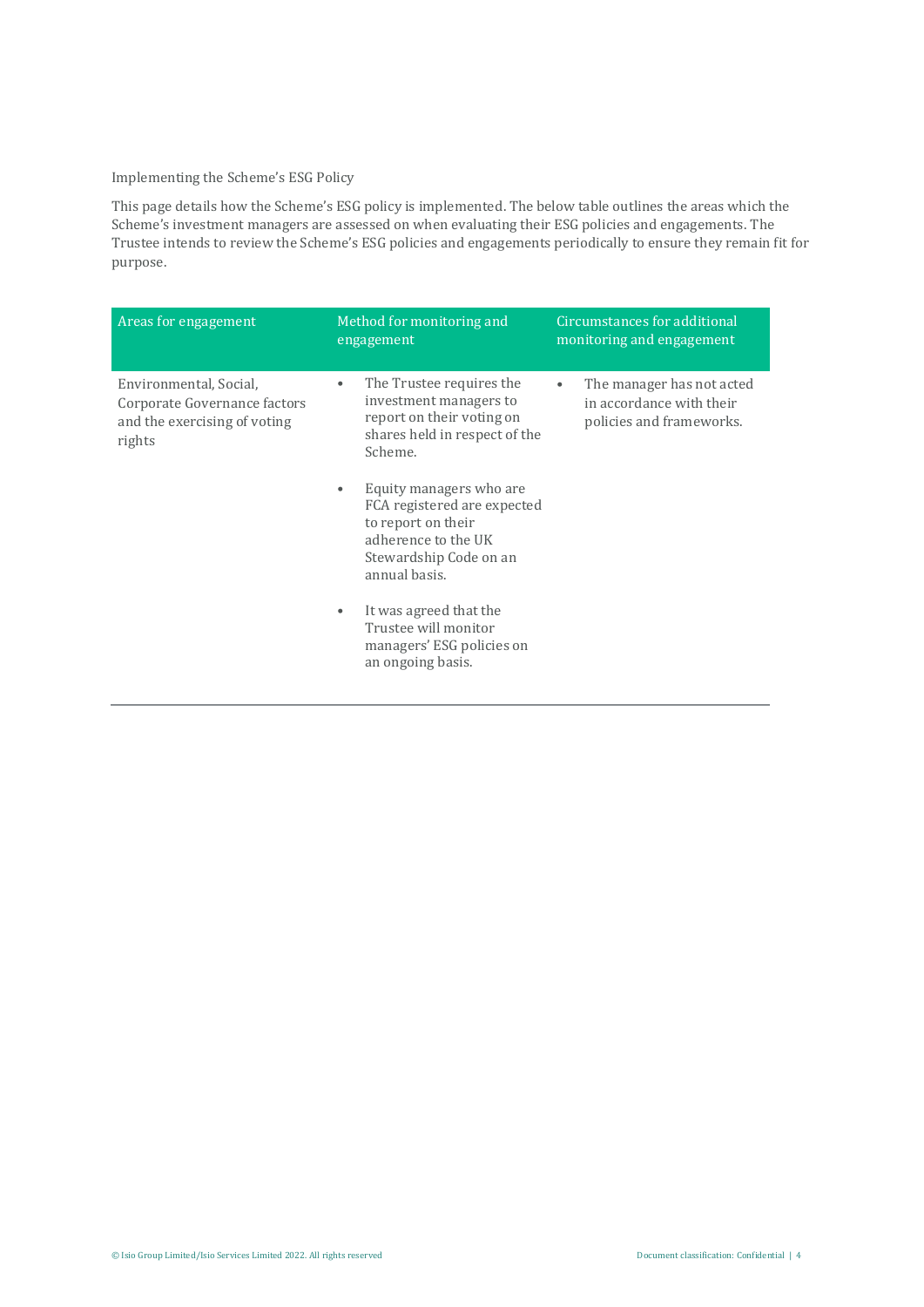### Engagement

As the Scheme invests via fund managers, the managers provided details on their engagement actions (including a summary of the engagements by category) for the 12 months to 31 December 2021. The information in the following table covers the Scheme's asset managers as at year-end and excludes the mandates from which the Scheme fully disinvested from over the year.

| Fund name                                                                                                                                             | <b>Engagement summary</b>                                                                                                                                                | Commentary                                                                                                                                                                                                                                                                                                                                                                                                                                                                                                    |
|-------------------------------------------------------------------------------------------------------------------------------------------------------|--------------------------------------------------------------------------------------------------------------------------------------------------------------------------|---------------------------------------------------------------------------------------------------------------------------------------------------------------------------------------------------------------------------------------------------------------------------------------------------------------------------------------------------------------------------------------------------------------------------------------------------------------------------------------------------------------|
| <b>BlackRock</b><br>Diversified Private<br>Debt ('DPD') Fund                                                                                          | BlackRock do not currently<br>provide engagement<br>reporting given the private-<br>market nature of the Fund.                                                           | The Fund's ESG related engagement is primarily led by<br>the respective specialist investment teams, who monitor<br>ESG credentials over time.                                                                                                                                                                                                                                                                                                                                                                |
|                                                                                                                                                       | BlackRock are proactively<br>looking to better report on<br>their engagements within<br>this area.                                                                       | BlackRock have confirmed that ESG criteria is integrated<br>within the Fund's investment process. BlackRock<br>currently provide an annual mandatory ESG<br>questionnaire to all underlying companies within the<br>Fund. This monitors key ESG factors and helps to<br>provide triggers for engagement where improvement is<br>required.                                                                                                                                                                     |
| <b>BlackRock</b><br><b>Liquidity Sleeve</b><br><b>ETF Basket</b>                                                                                      | Total engagements: 264<br>Underlying split of 199 & 86                                                                                                                   | At firm-level, BlackRock engages with many companies<br>and informs clients about its engagement and voting<br>policies through various forms of communication.                                                                                                                                                                                                                                                                                                                                               |
| (iShares Global<br><b>High Yield</b><br><b>Corporate Bond</b><br><b>UCITS ETF &amp;</b><br>iShares GBP<br><b>Ultrashort Bond</b><br><b>UCITS ETF)</b> | company engagements for the<br>iShares Global High Yield<br>Corporate Bond UCITS ETF &<br>iShares GBP Ultrashort Bond<br>UCITS ETF respectively.<br>Broad-based ESG: 264 | The Investment Stewardship team is responsible for<br>encouraging sound corporate governance practices and<br>encouraging companies to deliver long-term, sustainable<br>growth and returns for clients through engagement and<br>proxy voting.                                                                                                                                                                                                                                                               |
| <b>CQS Global</b><br><b>Convertible Bonds</b><br>Fund                                                                                                 | Total engagements: 5<br>Environmental: 2                                                                                                                                 | CQS engage in open dialogue with their holdings to share<br>best practice and encourage responsible behaviours.                                                                                                                                                                                                                                                                                                                                                                                               |
|                                                                                                                                                       | Social: 1                                                                                                                                                                | Examples of significant engagements over the year<br>include:                                                                                                                                                                                                                                                                                                                                                                                                                                                 |
|                                                                                                                                                       | Environmental, Social: 1                                                                                                                                                 | Environmental/Governance engagement                                                                                                                                                                                                                                                                                                                                                                                                                                                                           |
|                                                                                                                                                       | Environmental, Governance:<br>1                                                                                                                                          | Southwest Airlines Co. - Following the company's<br>announcement of transition to a low carbon economy,<br>CQS reached out to the company in order to better<br>understand its governance and structure around climate<br>and its objectives. The company provided a detailed<br>response in which a clear plan was set out. As part of<br>their transitioning, the company is replacing the existing<br>aircrafts with fuel-efficient aircrafts and will invest more<br>than \$15bn by 2031 to achieve this. |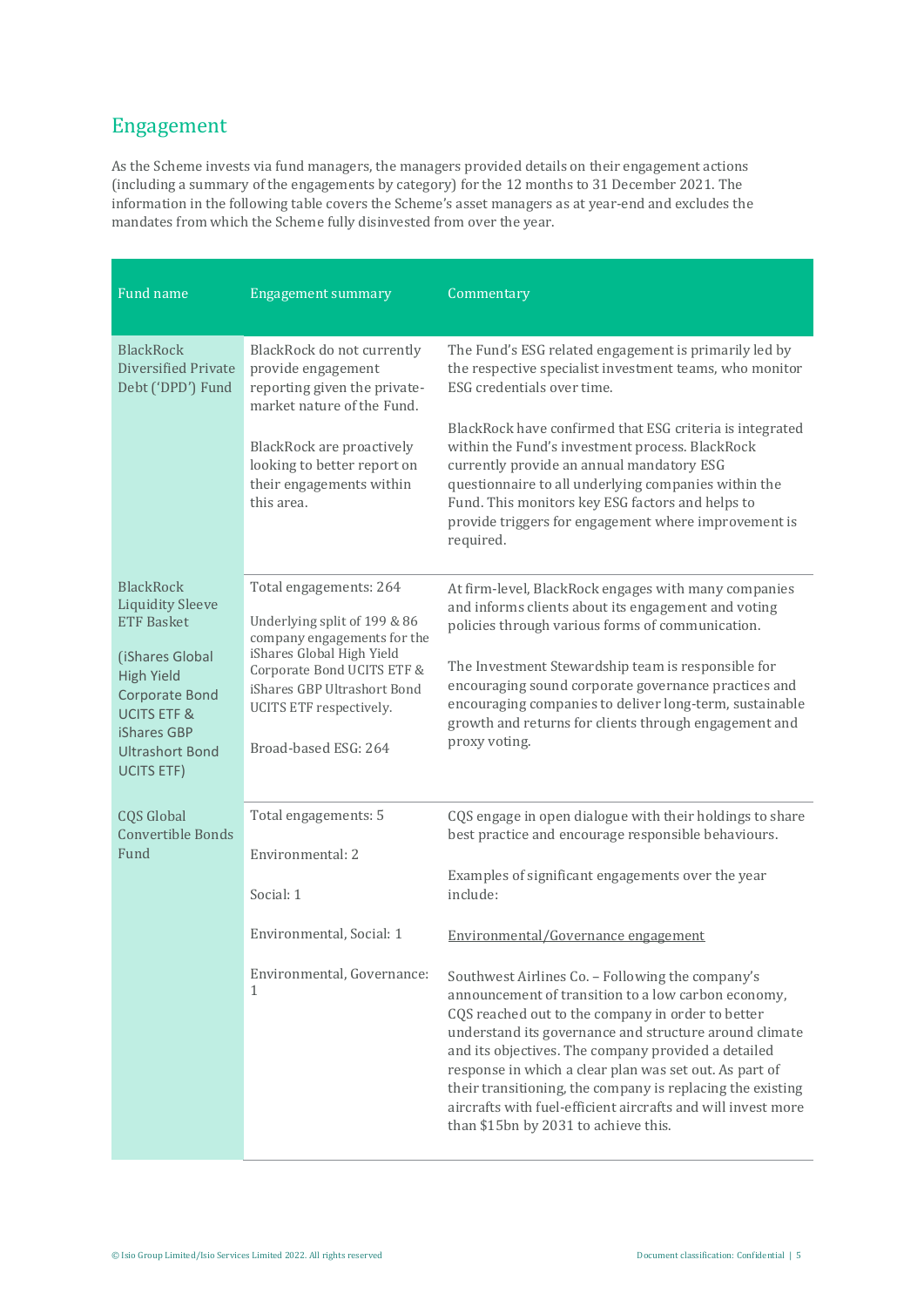|                                              |                                 | Environmental/Social engagement                                                                                                                                                                                                                                                                                                                                                                                                                                                                                                                                                                                                                                         |
|----------------------------------------------|---------------------------------|-------------------------------------------------------------------------------------------------------------------------------------------------------------------------------------------------------------------------------------------------------------------------------------------------------------------------------------------------------------------------------------------------------------------------------------------------------------------------------------------------------------------------------------------------------------------------------------------------------------------------------------------------------------------------|
|                                              |                                 |                                                                                                                                                                                                                                                                                                                                                                                                                                                                                                                                                                                                                                                                         |
|                                              |                                 | Euronet Worldwide Inc. - CQS engaged with the<br>company following a number of risks that have been<br>flagged by Refinitiv and MSC - including issues related to<br>board composition, professional growth and employee<br>health & safety - amongst others. CQS met with the<br>company's CFO who demonstrated that the company has<br>ESG policies in place, particularly around training and<br>promotional opportunities for employees. The company<br>noted they are taking specific actions relating to the<br>disclosure of existing policies. CQS continues to monitor<br>the company's progress to improve transparency around<br>ESG practices and policies. |
| <b>CQS Multi-Asset</b><br><b>Credit Fund</b> | Total engagements: 61           | CQS engage in open dialogue with their holdings to share<br>best practice and encourage responsible behaviours.                                                                                                                                                                                                                                                                                                                                                                                                                                                                                                                                                         |
|                                              | Environmental: 27               | Examples of significant engagements include:                                                                                                                                                                                                                                                                                                                                                                                                                                                                                                                                                                                                                            |
|                                              | Social: 11                      | Social engagement                                                                                                                                                                                                                                                                                                                                                                                                                                                                                                                                                                                                                                                       |
|                                              | Governance: 3                   | TKC Holdings Inc - CQS engaged with TKC after a recent<br>scandal involving a competitor that was providing                                                                                                                                                                                                                                                                                                                                                                                                                                                                                                                                                             |
|                                              | Environmental, Social: 5        | inmates with "Gate Money" cards (on unfair and<br>undisclosed terms) as they leave prison. TKC confirmed                                                                                                                                                                                                                                                                                                                                                                                                                                                                                                                                                                |
|                                              | Environmental, Governance:<br>2 | that they do not offer Gate Money services, and that<br>there are no hidden fees for any of their services. The                                                                                                                                                                                                                                                                                                                                                                                                                                                                                                                                                         |
|                                              | Social, Governance: 4           | company's program to offer inmates debit cards upon<br>release is outsourced to a third party, and it reviewed                                                                                                                                                                                                                                                                                                                                                                                                                                                                                                                                                          |
|                                              | Broad-based ESG: 9              | both internally and externally for compliance.                                                                                                                                                                                                                                                                                                                                                                                                                                                                                                                                                                                                                          |
|                                              |                                 | Environmental engagement                                                                                                                                                                                                                                                                                                                                                                                                                                                                                                                                                                                                                                                |
|                                              |                                 | Busy Bees Group Ltd - As part of their due diligence<br>process, CQS held a call with the company's CFO to<br>discuss Busy Bees' progress on climate-related policies<br>and practices. The CFO outlined the practices adopted by<br>Busy Bees including setting key KPIs' targets, carbon<br>emissions reduction targets and waste and renewable<br>energy targets. CQS were pleased with the outcome of<br>this engagement and will continue to monitor and<br>engage with the company over the year.                                                                                                                                                                 |
| <b>Findlay Park</b><br>American Fund         | Total engagements: 38           | Findlay Park have a clear due diligence and engagement<br>framework where they continually engage with portfolio                                                                                                                                                                                                                                                                                                                                                                                                                                                                                                                                                        |
|                                              | Environmental: 33               | companies through discussions with management on<br>areas most relevant to each company and make active                                                                                                                                                                                                                                                                                                                                                                                                                                                                                                                                                                 |
|                                              | Environmental, Social: 1        | voting decisions.                                                                                                                                                                                                                                                                                                                                                                                                                                                                                                                                                                                                                                                       |
|                                              | Environmental, Governance:<br>1 | It is positive to note that the manager is now providing<br>and able to share granular information relating to both                                                                                                                                                                                                                                                                                                                                                                                                                                                                                                                                                     |
|                                              |                                 |                                                                                                                                                                                                                                                                                                                                                                                                                                                                                                                                                                                                                                                                         |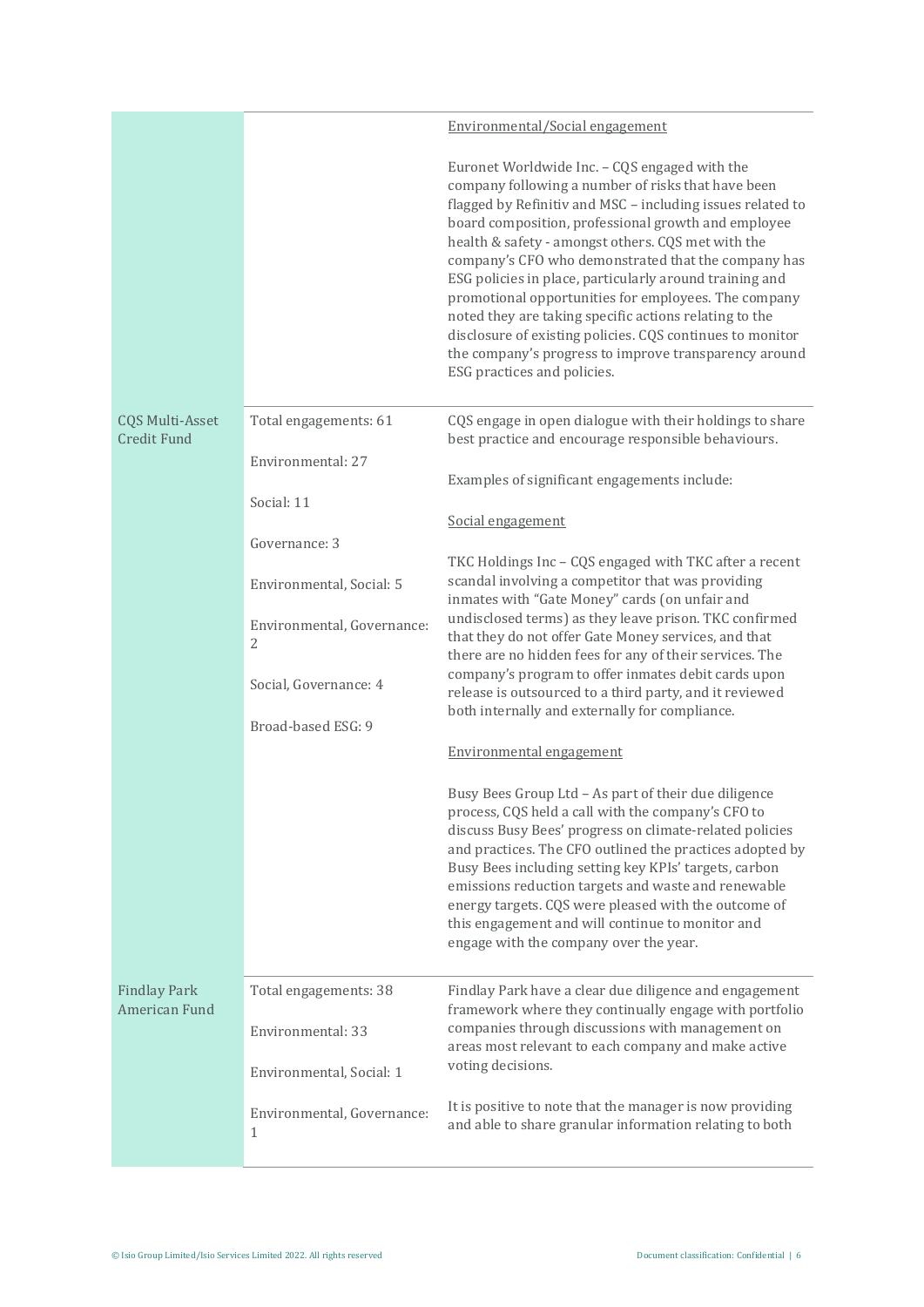|                                       | Social, Governance: 2                      | their engagement with underlying companies and a<br>breakdown of their voting activity over the year.                                                                                                                                                                                                                                                                                                                                                                                    |
|---------------------------------------|--------------------------------------------|------------------------------------------------------------------------------------------------------------------------------------------------------------------------------------------------------------------------------------------------------------------------------------------------------------------------------------------------------------------------------------------------------------------------------------------------------------------------------------------|
|                                       | Broad-based ESG: 1                         | Examples of significant engagements include:                                                                                                                                                                                                                                                                                                                                                                                                                                             |
|                                       |                                            | Social/Governance engagement                                                                                                                                                                                                                                                                                                                                                                                                                                                             |
|                                       |                                            | Fiserv - Findlay Park initiated this engagement in light<br>of the company having recently undergone a<br>transformative acquisition, in order to discuss a variety<br>of ESG issues within the firm, and more specifically the<br>lack of communication with employees. As a result of the<br>engagement, the company has improved their<br>communication with employees and have considered<br>updating their UN Global Compact related statement<br>with respect to labour relations. |
|                                       |                                            | Environmental engagement                                                                                                                                                                                                                                                                                                                                                                                                                                                                 |
|                                       |                                            | Agnico Eagle - Findlay Park had concerns around the<br>company's approach to physical climate and water risk,<br>as well as biodiversity. During the discussions, the<br>company evidenced their ability to improve their<br>strategy and reporting on environmental factors.                                                                                                                                                                                                            |
| Kiltearn Global<br><b>Equity Fund</b> | Total engagements: 8                       | Kiltearn engage with companies to support governance<br>practices which will ultimately lead to shareholder value                                                                                                                                                                                                                                                                                                                                                                        |
|                                       | Governance: 6                              | for Kiltearn's clients. Kiltearn has established principles<br>which help guide proxy voting decisions and<br>engagement priorities.                                                                                                                                                                                                                                                                                                                                                     |
|                                       | Environmental, Governance:<br>$\mathbf{1}$ | An example of significant engagement includes:                                                                                                                                                                                                                                                                                                                                                                                                                                           |
|                                       | Broad-based ESG: 1                         | Governance engagement                                                                                                                                                                                                                                                                                                                                                                                                                                                                    |
|                                       |                                            | UNFI - Kiltearn have been working closely with UNFI<br>over the years to resolve governance issues. Specifically,<br>Kiltearn and UNFI had a number of engagements relating<br>to the governance structure of the company and the<br>need for separation of roles between the CEO and chair<br>positions.                                                                                                                                                                                |
|                                       |                                            | Following successful engagements with the company,<br>UNFI announced its new CEO (an external candidate<br>with a credible track record) and an external chair in<br>July 2021.                                                                                                                                                                                                                                                                                                          |
|                                       |                                            | Environmental/Governance engagement                                                                                                                                                                                                                                                                                                                                                                                                                                                      |
|                                       |                                            | Exxon Mobil - Kiltearn are continually engaging with<br>Exxon Mobil on various ESG matters. In 2021, Kiltearn<br>supported a proposal brought forward by an activist in<br>regard to the board composition of the company. The<br>proposal suggested that external candidates would<br>improve the industry and energy transition experience<br>on the board. As a result of this engagement, Exxon                                                                                      |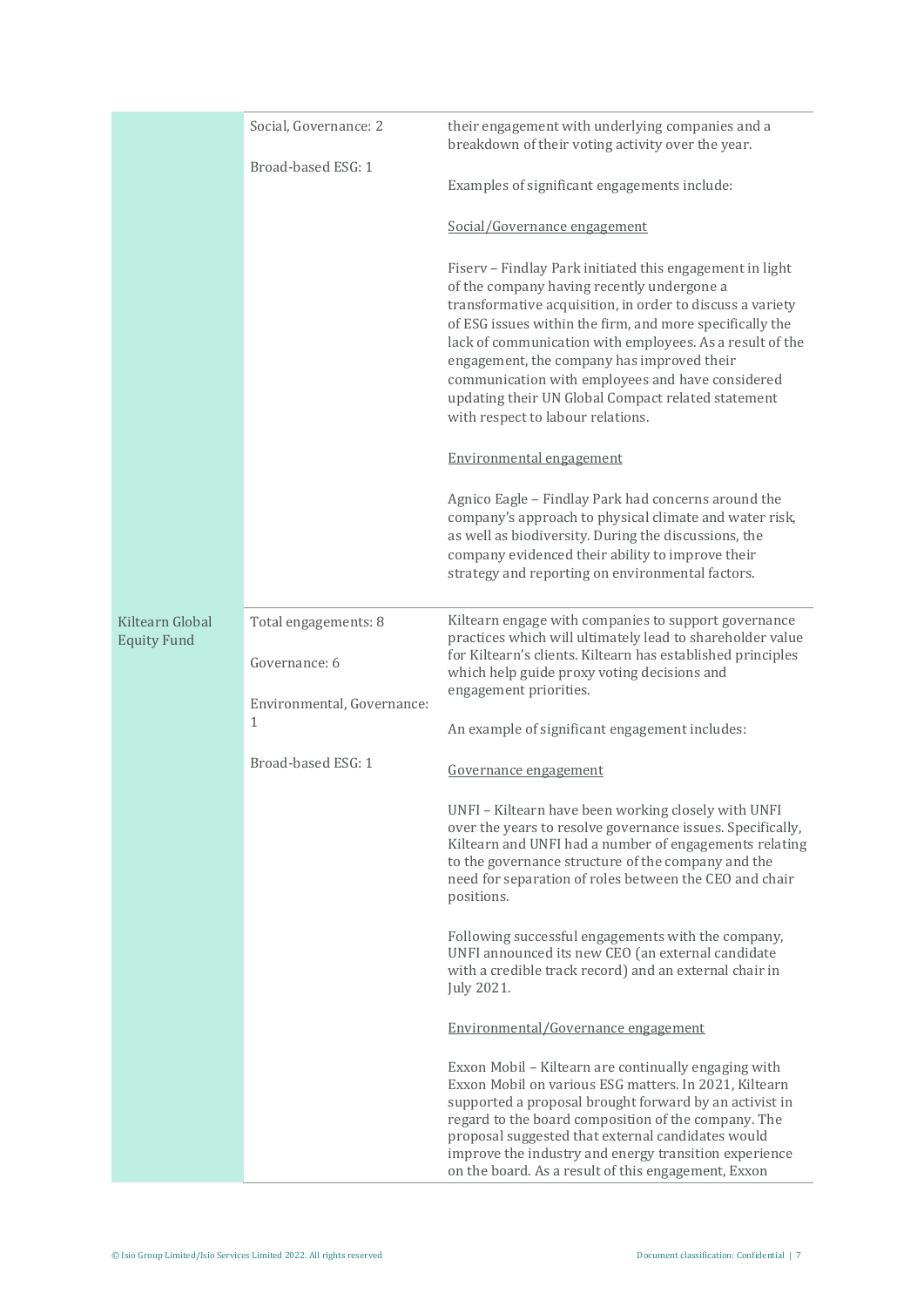|                                         |                                                                                        | Mobil appointed three external (i.e. independent)<br>directors, and since then the company has made some<br>progress in its approach to energy transition.                                                                                                                                                                                                                                                                     |
|-----------------------------------------|----------------------------------------------------------------------------------------|--------------------------------------------------------------------------------------------------------------------------------------------------------------------------------------------------------------------------------------------------------------------------------------------------------------------------------------------------------------------------------------------------------------------------------|
| LGIM Buy &<br>Maintain Fund             | LGIM were unable to provide<br>details of engagement during<br>this period.            | N/A                                                                                                                                                                                                                                                                                                                                                                                                                            |
|                                         | Isio are working with LGIM<br>to find ways of improving<br>their engagement reporting. |                                                                                                                                                                                                                                                                                                                                                                                                                                |
| LGIM LDI Fund                           | N/A                                                                                    | N/A                                                                                                                                                                                                                                                                                                                                                                                                                            |
| Lindsell Train UK<br><b>Equity Fund</b> | Total engagements: 14                                                                  | Lindsell Train aims to build relationships whilst seeking<br>open and constructive dialogue with management. In the                                                                                                                                                                                                                                                                                                            |
|                                         | Environmental: 3<br>Social: 7                                                          | event of any concerns, the manager will meet with the<br>Board, ensuring privacy and confidentially is maintained<br>as Lindsell Train believe this ensures a more effective<br>relationship with boards and management.                                                                                                                                                                                                       |
|                                         | Governance: 3                                                                          | Examples of significant engagement include:                                                                                                                                                                                                                                                                                                                                                                                    |
|                                         | Broad-based ESG: 1                                                                     | <b>Social engagement</b>                                                                                                                                                                                                                                                                                                                                                                                                       |
|                                         |                                                                                        | Diego - In 2021, Lindsell Train held a call with the<br>company's CEO to discuss the social practices in relation<br>to Diego's strategy on encouraging their customers to<br>drink less and better.                                                                                                                                                                                                                           |
|                                         |                                                                                        | The company demonstrated to Lindsell Train that low or<br>zero alcohol products are in line to be introduced, which<br>will be bring additional business stream to the company<br>and diversify the company's revenue streams.                                                                                                                                                                                                 |
|                                         |                                                                                        | Governance engagement                                                                                                                                                                                                                                                                                                                                                                                                          |
|                                         |                                                                                        | DMGT - Lindsell Train held numerous discussions with<br>the company over a 3 month period, in relation to the<br>delisting of the company from the London Stock<br>Exchange.                                                                                                                                                                                                                                                   |
|                                         |                                                                                        | As part of the discussions, Lindsell Train met with one of<br>the company's Non-Executive Directors and CFO to<br>better understand the valuation metrics used by the<br>Directors in determining the offer price in relation to<br>delisting of the company. Lindsell Train were able to<br>provide their support of this transaction following a<br>lengthy engagement process with the Board of DMGT<br>and their advisors. |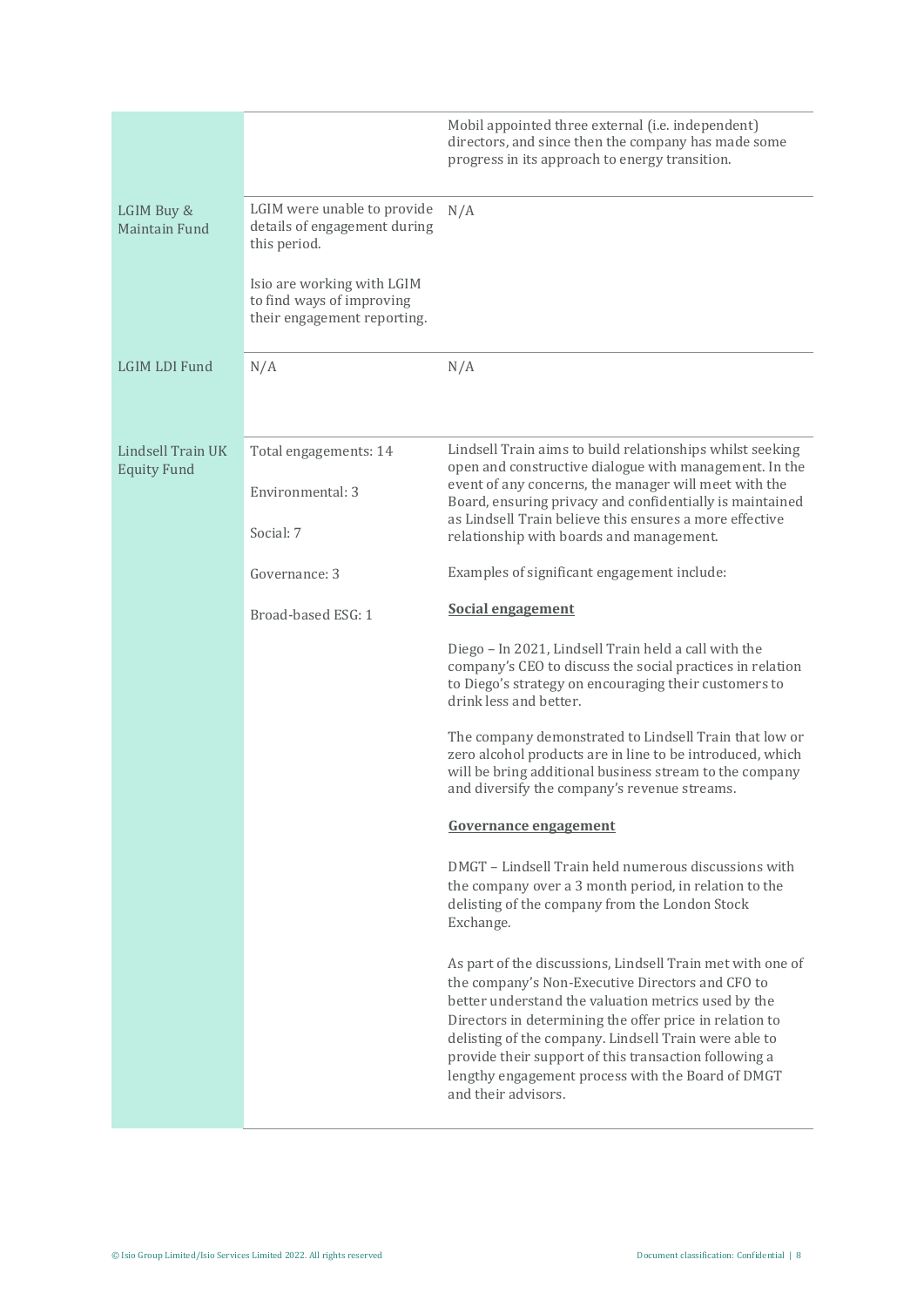| Majedie UK Equity<br><b>Focus Fund</b>       | Total engagements: 10<br>Social: 8<br>Governance: 2 | Majedie engage with their underlying portfolio<br>companies on issues they have identified and prioritised<br>through their own analysis. The investment team, which<br>houses the Responsible Capitalism team, engage with<br>underlying holdings as part of their day-to-day work,<br>with all engagements recorded on their propriety IT<br>system.<br>Examples of significant engagement include:<br><b>Social engagement</b><br>Auto Trader - Majedie met with the company's<br>management to discuss the company's plans to improve<br>consumer buying experience.<br>The company outlined their plans which included an<br>improvement in their platform to enable customers to<br>benefit from an easier and customer-friendly experience.<br>Governance engagement<br>SJP - Majedie met with SJP to discuss how executive<br>compensation was not aligned with the shareholder<br>interests. Although the company's management were<br>against embedded value key performance indicators<br>whilst the market and investors are focused on cash<br>generation, Majedie suggested that a combination of<br>both would bridge the misalignment between executives<br>and shareholders. |
|----------------------------------------------|-----------------------------------------------------|-----------------------------------------------------------------------------------------------------------------------------------------------------------------------------------------------------------------------------------------------------------------------------------------------------------------------------------------------------------------------------------------------------------------------------------------------------------------------------------------------------------------------------------------------------------------------------------------------------------------------------------------------------------------------------------------------------------------------------------------------------------------------------------------------------------------------------------------------------------------------------------------------------------------------------------------------------------------------------------------------------------------------------------------------------------------------------------------------------------------------------------------------------------------------------------------------|
| <b>Ruffer Absolute</b><br><b>Return Fund</b> | Total engagements: 12<br>Environmental: 1           | Ruffer has internal voting guidelines in place and access<br>to proxy voting research to help assess resolutions or<br>identify contentious issues.                                                                                                                                                                                                                                                                                                                                                                                                                                                                                                                                                                                                                                                                                                                                                                                                                                                                                                                                                                                                                                           |
|                                              | Governance: 1                                       | Examples of significant engagements include:                                                                                                                                                                                                                                                                                                                                                                                                                                                                                                                                                                                                                                                                                                                                                                                                                                                                                                                                                                                                                                                                                                                                                  |
|                                              | Environmental, Social: 1                            | Environmental engagement                                                                                                                                                                                                                                                                                                                                                                                                                                                                                                                                                                                                                                                                                                                                                                                                                                                                                                                                                                                                                                                                                                                                                                      |
|                                              | Environmental, Governance:<br>4                     | Barclays Plc - Ruffer engaged twice with the company<br>over the year regarding Barclays' climate change<br>policies. The first engagement was initiated to discuss<br>the need for more detailed greenhouse gas emissions                                                                                                                                                                                                                                                                                                                                                                                                                                                                                                                                                                                                                                                                                                                                                                                                                                                                                                                                                                    |
|                                              | Social, Governance: 2                               | data and targets whereas the second engagement was a<br>progress discussion.                                                                                                                                                                                                                                                                                                                                                                                                                                                                                                                                                                                                                                                                                                                                                                                                                                                                                                                                                                                                                                                                                                                  |
|                                              | Broad-based ESG: 3                                  | Ruffer were pleased with Barclays' progress, especially<br>in the two highest emitting sectors, energy and power.                                                                                                                                                                                                                                                                                                                                                                                                                                                                                                                                                                                                                                                                                                                                                                                                                                                                                                                                                                                                                                                                             |
|                                              |                                                     | Governance engagement                                                                                                                                                                                                                                                                                                                                                                                                                                                                                                                                                                                                                                                                                                                                                                                                                                                                                                                                                                                                                                                                                                                                                                         |
|                                              |                                                     | Carrefour SA - Ruffer met with Carrefour over the year<br>and specifically discussed CEO remuneration in detail.<br>Ruffer believed that the company's policy and structure<br>relating to CEO remuneration should be more robust and<br>transparent. This eventually lead to Ruffer voting against<br>the proposed changes in CEO remuneration at the AGM.                                                                                                                                                                                                                                                                                                                                                                                                                                                                                                                                                                                                                                                                                                                                                                                                                                   |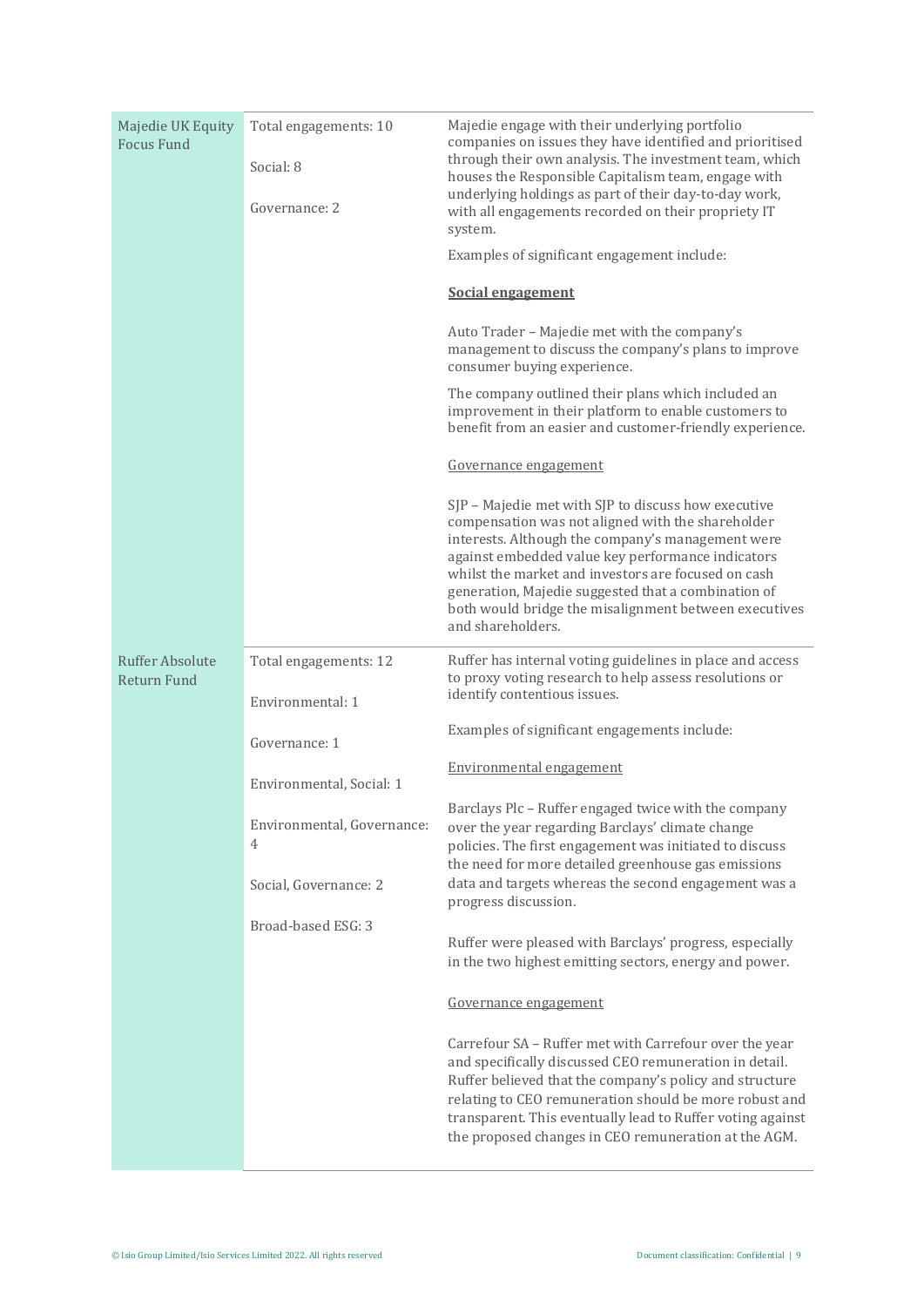## Voting (for equity/multi asset funds only)

As the Scheme invests via fund managers the managers provided details on their voting actions, including a summary of the activity covering the reporting year up to 31 December 2021. The managers also provided examples of any significant votes.

| Fund name                             | <b>Voting summary</b>                                                                                                                                   | <b>Examples of significant votes</b>                                                                                                                                                                                                                                                                                                                                                                                                                                                                                                                                                                                                                                                                                                                            | Commentary                                                                                                                                                                                                                                                                                                                                                                                                                                                                                                                                |
|---------------------------------------|---------------------------------------------------------------------------------------------------------------------------------------------------------|-----------------------------------------------------------------------------------------------------------------------------------------------------------------------------------------------------------------------------------------------------------------------------------------------------------------------------------------------------------------------------------------------------------------------------------------------------------------------------------------------------------------------------------------------------------------------------------------------------------------------------------------------------------------------------------------------------------------------------------------------------------------|-------------------------------------------------------------------------------------------------------------------------------------------------------------------------------------------------------------------------------------------------------------------------------------------------------------------------------------------------------------------------------------------------------------------------------------------------------------------------------------------------------------------------------------------|
|                                       |                                                                                                                                                         |                                                                                                                                                                                                                                                                                                                                                                                                                                                                                                                                                                                                                                                                                                                                                                 |                                                                                                                                                                                                                                                                                                                                                                                                                                                                                                                                           |
| <b>Findlay Park</b><br>American Fund  | Voteable Proposals:<br>663<br>Proposals Voted On:<br>663<br>Votes 'for'<br>management: 629<br>Votes 'against'<br>management: 34<br>Abstain Votes: 0     | Mastercard - Findlay Park voted<br>in favour of the adjustments made<br>by the company in relation to<br>bonus compensation due to the<br>impacts of Covid-19 on business.<br>As a result, the resolution passed<br>with a 75% majority.<br>Berkshire Hathaway - Findlay<br>Park supported all climate-<br>related proposals over the year.<br>Therefore, the proposal brought<br>forward from Berkshire<br>Hathaway was supported by<br>Findlay Park as the company<br>outlined its renewed climate<br>target of 50% emissions<br>reduction from 2005 levels by<br>2030, as well as plans to phase<br>out coal.                                                                                                                                                | As equity investors<br>Findlay Park have<br>relatively strong voting<br>rights. The Institutional<br><b>Shareholder Services</b><br>provide Findlay Park with<br>proxy voting research and<br>voting recommendations.<br>However, the manager<br>believes that responsible<br>investment cannot be<br>effectively outsourced to<br>external providers, and<br>therefore Findlay Park<br>also undertake their own<br>voting analysis and<br>decision making.                                                                               |
| Kiltearn Global<br><b>Equity Fund</b> | Voteable Proposals:<br>1373<br>Proposals Voted On:<br>1346<br>Votes 'for'<br>management: 1104<br>Votes 'against'<br>management: 242<br>Abstain Votes: 0 | Unilever - In line with the<br>increase in the significance of<br>climate-related risks, and their<br>adverse effects on supply chains,<br>manufacturing, and distribution,<br>Kiltearn voted with the<br>management to accept a climate-<br>change resolution. The proposal<br>outlines a number of targets for<br>the company such as the<br>reduction of emissions by 70%<br>and 100% by 2025 and 2030,<br>respectively.<br>American Express - Unlike their<br>peers, the company lagged in<br>respect of the level of<br>transparency it offered to<br>shareholders - specifically<br>relating to the company's<br>diversity and inclusion efforts. As<br>such, a shareholder proposal was<br>brought forward which required<br>American Express to publish | Kiltearn view proxy<br>voting responsibilities to<br>be of highest importance<br>and recognise that they<br>need to ensure they<br>exercise their proxy<br>voting obligations in-line<br>with their clients' long-<br>term investment values.<br>Kiltearn utilise data<br>provided by Institutional<br>Shareholder Services and<br>- a leading proxy voting<br>service provider, to make<br>their voting decisions.<br>Kiltearn do not outsource<br>any part of their proxy<br>voting decision-making<br>process to an external<br>party. |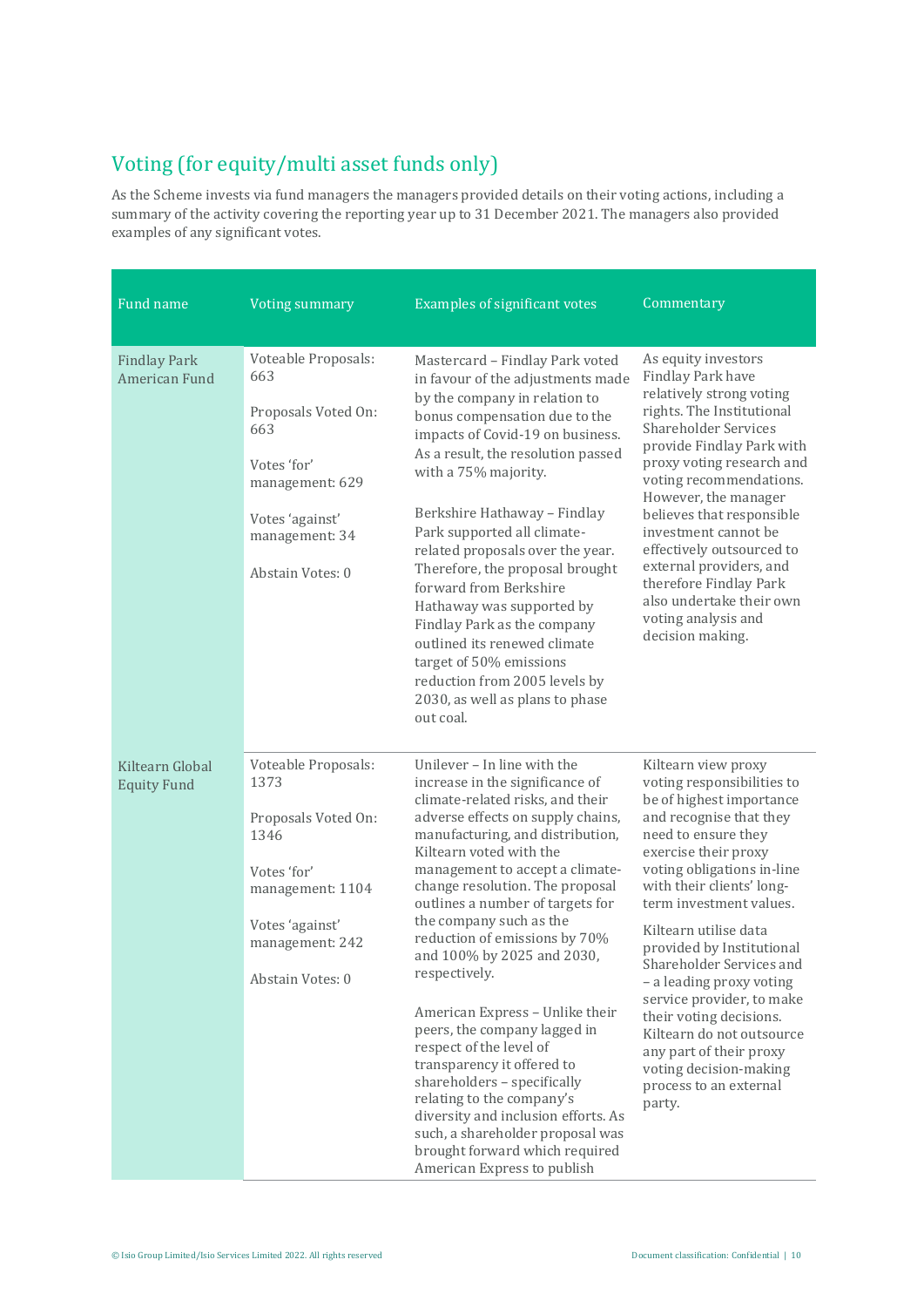|                                              |                                                                                                                                                     | annual reports assessing the<br>company's diversity and inclusion<br>efforts. Kiltearn voted with the<br>management, and the proposal<br>passed.                                                                                                                                                                                                                                                                                                                                                                                                                                                |                                                                                                                                                                                                                                                                                                                                                                                                                                                                                                                             |
|----------------------------------------------|-----------------------------------------------------------------------------------------------------------------------------------------------------|-------------------------------------------------------------------------------------------------------------------------------------------------------------------------------------------------------------------------------------------------------------------------------------------------------------------------------------------------------------------------------------------------------------------------------------------------------------------------------------------------------------------------------------------------------------------------------------------------|-----------------------------------------------------------------------------------------------------------------------------------------------------------------------------------------------------------------------------------------------------------------------------------------------------------------------------------------------------------------------------------------------------------------------------------------------------------------------------------------------------------------------------|
| Lindsell Train UK<br><b>Equity Fund</b>      | Voteable Proposals:<br>421<br>Proposals Voted On:<br>421<br>Votes 'for'<br>management: 420<br>Votes 'against'<br>management: 0<br>Abstain Votes: 1  | Mondelez - Lindsell Train have<br>been engaging with the company<br>over the years, as the company's<br>compensation policy is not<br>aligned with the shareholders'<br>best interests. Thereafter,<br>Lindsell Train have abstained<br>from voting in an effort to<br>encourage the company to amend<br>its compensation policy to better<br>align with Lindsell Train's views<br>on compensation and to reward<br>the company's active engagement.                                                                                                                                            | Lindsell Train's voting<br>policy aims to protect or<br>enhance the value of its<br>investments on behalf of<br>their clients and will vote<br>against any proposal that<br>cause negative effects to<br>these investments.<br>Portfolio managers have<br>discretion on any voting<br>decision and hold<br>responsibility. Lindsell<br>Train use Glass Lewis as<br>an independent proxy<br>agent to assist with proxy<br>voting. The manager has<br>its own proxy voting<br>guidelines, which is<br>reviewed semi-annually. |
| Majedie UK Equity<br><b>Focus Fund</b>       | Voteable Proposals:<br>759<br>Proposals Voted On:<br>755<br>Votes 'for'<br>management: 717<br>Votes 'against'<br>management: 37<br>Abstain Votes: 1 | AVEVA - The Remuneration<br>Committee elections were held in<br>July 2021, where Majedie voted<br>against the re-election of the<br>Committee Director as the person<br>was not considered to be<br>independent as they are a<br>nominee of the controlling share.<br>London Stock Exchange - The<br>company had proposed a<br>significant increase of the CEO's<br>salary and the CFO's base pay,<br>following a recent acquisition for<br>the company. Majedie voted<br>against the approval of the salary<br>increases as they felt were<br>unjustified and lacked substantial<br>rationale. | Majedie believe that<br>voting at shareholder<br>meetings is an expected<br>part of being an active<br>owner. Majedie vote on<br>proxies in a way that<br>reflects best practices in<br>governance.<br>Majedie have a number of<br>principles that govern<br>their proxy voting and<br>engagement, using the<br>services of Institutional<br>Shareholder Services for<br>research and the Proxy<br>Exchange proxy voting<br>platform.                                                                                       |
| <b>Ruffer Absolute</b><br><b>Return Fund</b> | Voteable Proposals:<br>562<br>Proposals Voted On:<br>532<br>Votes 'for'<br>management: 492<br>Votes 'against'<br>management: 31                     | Royal Dutch Shell - As a result of<br>engagement and the commitment<br>of the company to ESG<br>integration, Ruffer voted with<br>management in relation to the<br>company's climate transition<br>plan.<br>Ambev - Prior to voting, Ruffer<br>met with the company to discuss<br>their voting decision regarding                                                                                                                                                                                                                                                                               | Ruffer have an internal<br>voting policy as well as<br>access to proxy voting<br>research. This data is<br>currently provided by<br><b>Institutional Shareholder</b><br>Services and assists<br>analysts in their<br>assessment of resolutions<br>and the identification of<br>contentious issues. Ruffer<br>do not delegate or                                                                                                                                                                                             |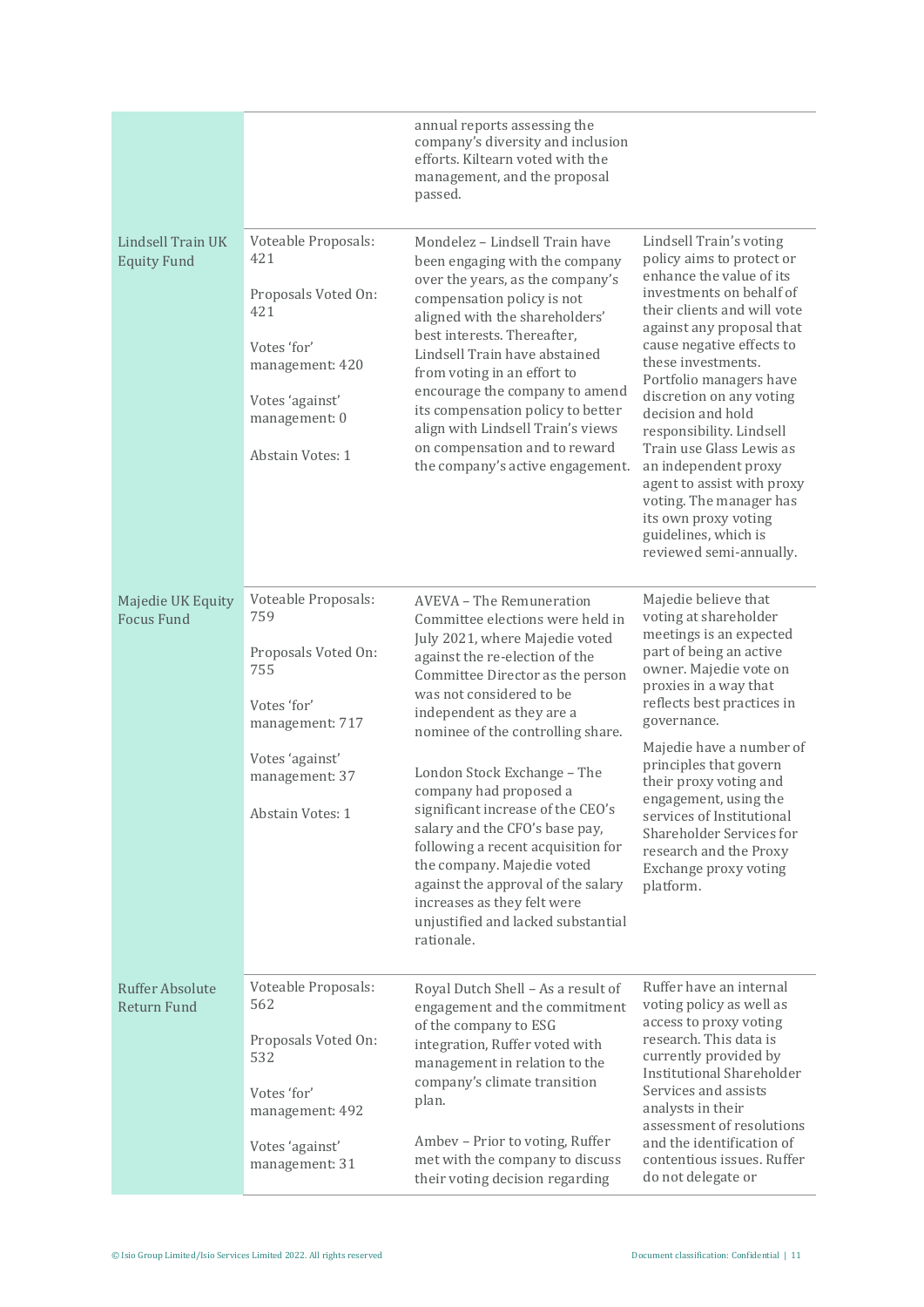| Abstain Votes: 9 | the company's remuneration cap.<br>Ruffer voted against the increase<br>of the remuneration cap due to<br>weak share price and margin<br>performance over the year, as<br>they believe<br>ed that the target would not be<br>met. However, despite their<br>engagement, the resolution<br>passed with 86.5% votes in<br>favours. | outsource their<br>stewardship activities<br>when deciding on how to<br>vote on clients' behalf.<br>Where Ruffer decide to<br>vote against management,<br>they will inform the<br>company in advance.<br>detailing the reasons why<br>they are doing so. |
|------------------|----------------------------------------------------------------------------------------------------------------------------------------------------------------------------------------------------------------------------------------------------------------------------------------------------------------------------------|----------------------------------------------------------------------------------------------------------------------------------------------------------------------------------------------------------------------------------------------------------|
|                  |                                                                                                                                                                                                                                                                                                                                  |                                                                                                                                                                                                                                                          |